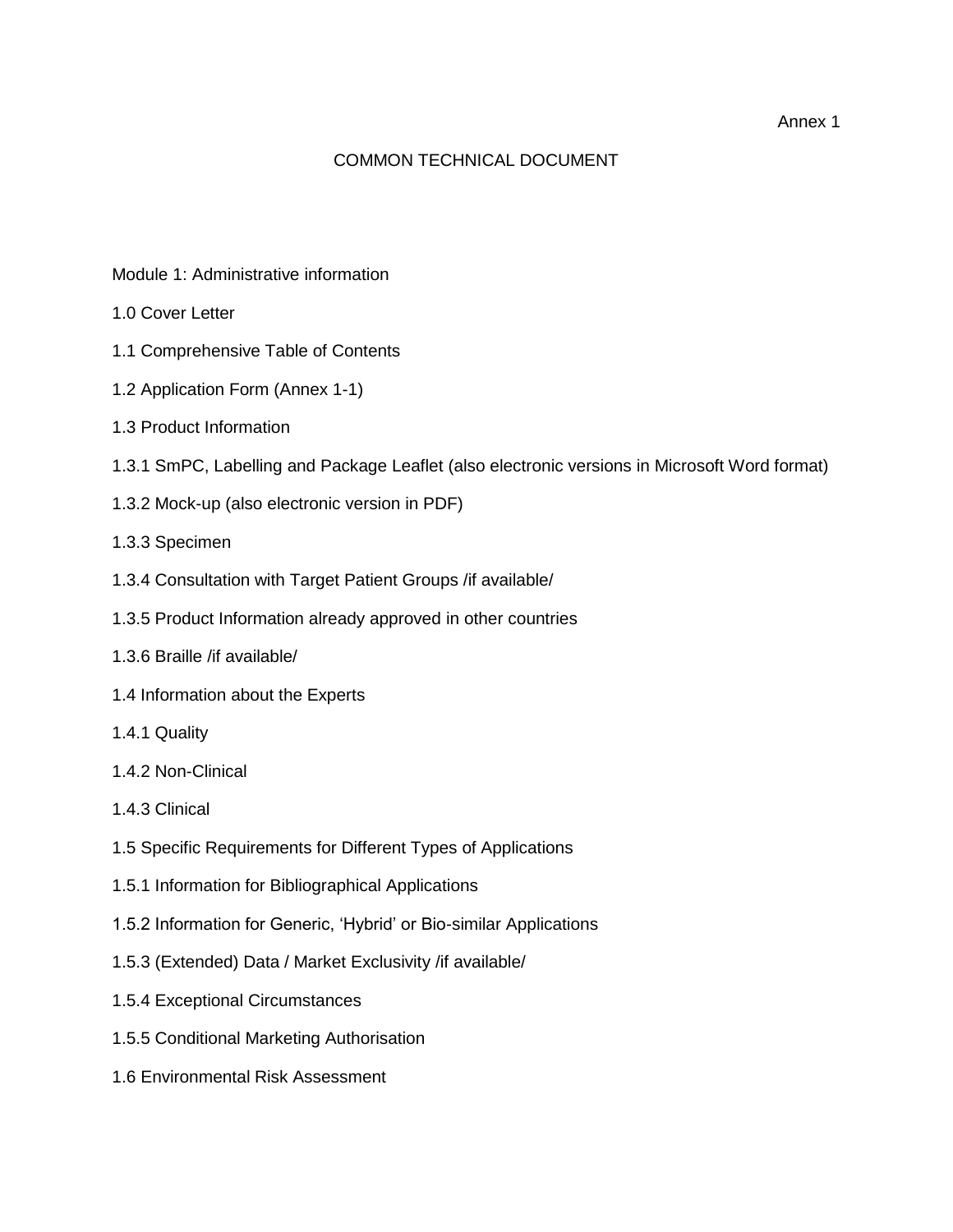1.6.1 Non-GMO

1.6.2 GMO

1.7 Information relating to Orphan Market Exclusivity

1.7.1 Similarity

1.7.2 Market Exclusivity /if available/

1.8 Information relating to Pharmacovigilance

1.8.1 Pharmacovigilance System

1.8.2 Risk-management System

1.9 Information relating to Clinical Trials

1.10 Information relating to Paediatrics

Additional Data

1.11 Manufacturing Authorisation(s) for all manufacturing sites involved in the manufacturing process of the medicinal product and the active substance issued by the competent authority of country of origin (original or verified copy).

1.12 GMP certificate(s) or other GMP statement(s) for all manufacturing sites involved in the manufacturing process of the medicinal product and the active substance issued by the competent authority of country of origin (original or verified copy).

1.13 Letters of access to Active Master File(s) or copy of Ph. Eur. Certificate(s) of suitability. Ph. Eur. Certificates of suitability for TSE.

1.14 Copy of written confirmation from the manufacturer of the active substance to inform the applicant in case of modification of the manufacturing process or specifications.

1.15 Written consent(s) of the competent authorities regarding GMO release in the environment.

1.16 Marketing Authorisation or Certificate of Pharmaceutical Product (CPP) or Registration certificate issued by the competent authority either of country of origin or the country of Marketing authorization holder (original or verified copy).

1.17 Worldwide registration status: Copies of Marketing Authorisations or tabular listing (marketing authorization number, date of authorization, country, trade name and etc.).

1.18 Information on patent protection (including Armenia).

1.19 Information on trade mark protection (including Armenia).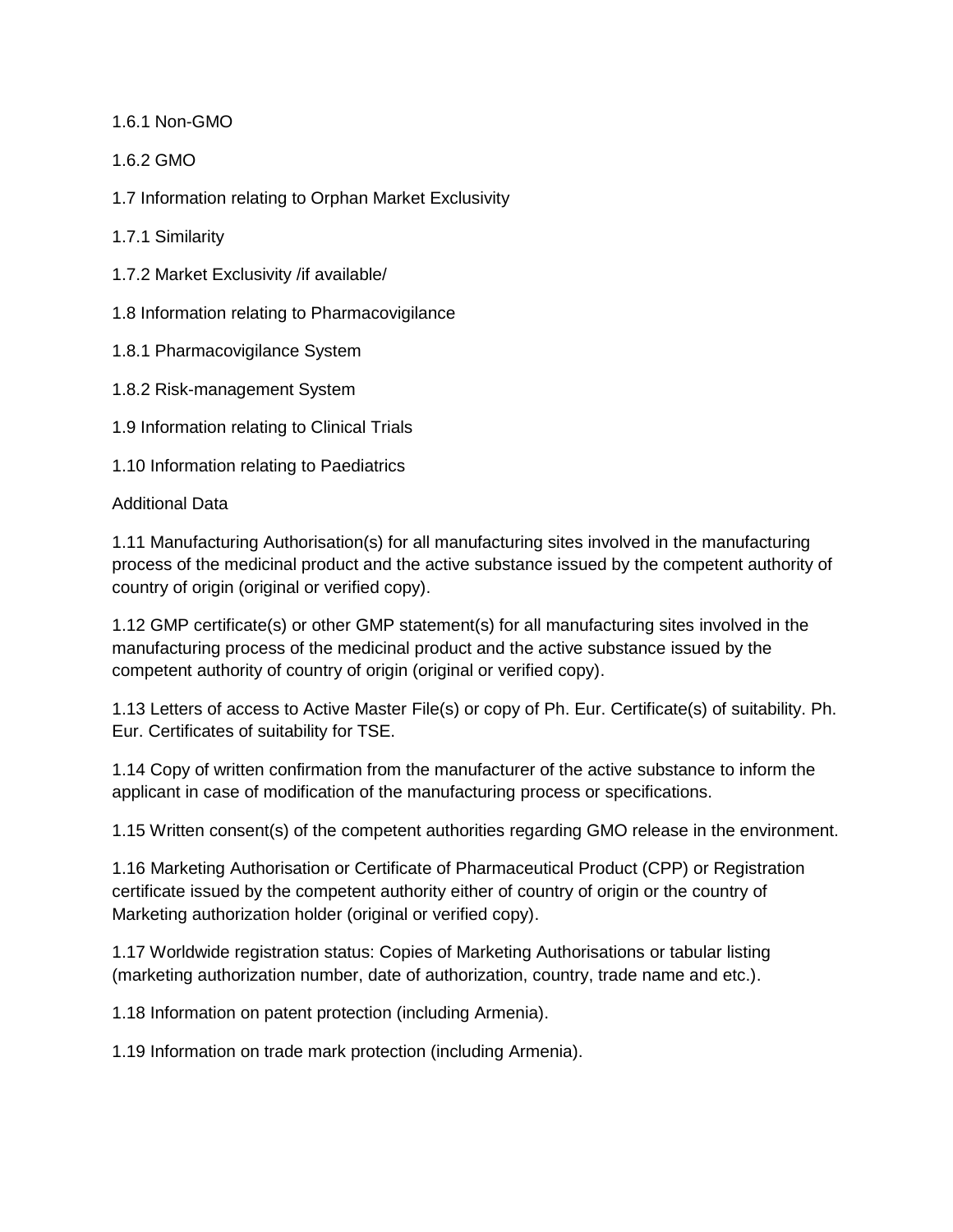### Module 2 Summaries

- 2.1Table of Contents
- 2.2 Introduction
- 2.3 Quality Overall Summary Introduction
- 2.3.1 Quality Overall Summary Drug Substance
- 2.3.2 Quality Overall Summary Drug Product
- 2.3.3 Quality Overall Summary Appendices
- 2.3.4 Quality Overall Summary additional Information
- 2.4 Nonclinical Overview
- 2.5 Clinical Overview
- 2.6 Nonclinical Written and Tabulated Summaries
- 2.6.1 Introduction
- 2.6.2 Pharmacology Written Summary
- 2.6.3 Pharmacology Tabulated Summary
- 2.6.4 Pharmacokinetics Written Summary
- 2.6.5 Pharmacokinetics Tabulated Summary
- 2.6.6 Toxicology Written Summary
- 2.6.7 Toxicology Tabulated Summary
- 2.7 Clinical Summaries
- 2.7.1 Summary of Biopharmaceutic and Associated Analytical Methods
- 2.7.2 Summary of Clinical Pharmacology Studies
- 2.7.3 Summary of Clinical Efficacy
- 2.7.4 Summary of Safety
- 2.7.5 References
- 2.7.6 Synopses of Individual Studies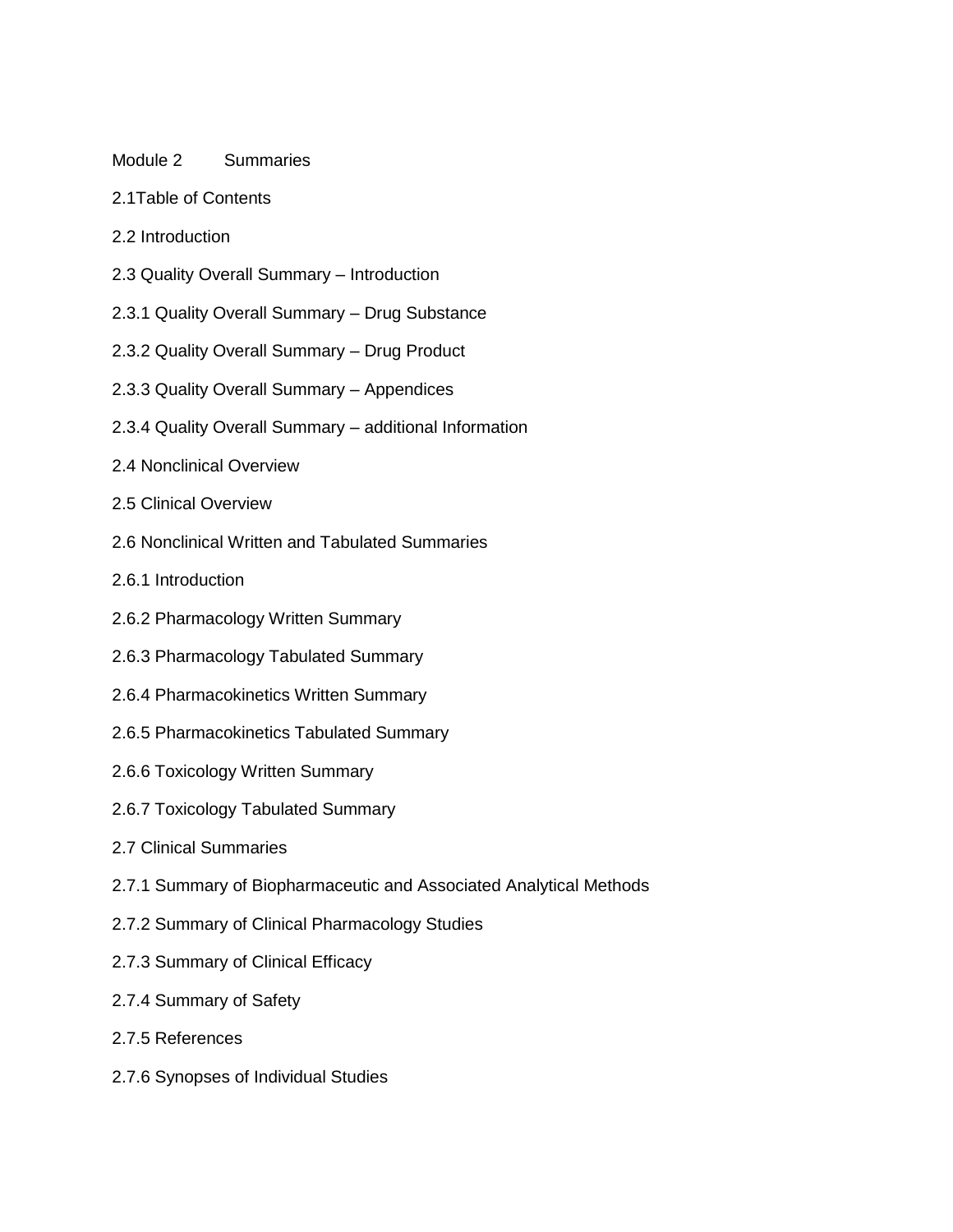### Module 3 Quality

- 3.1 Table of Content
- 3.2 Body of Data
- 3.2.1 Drug Substance
- 3.2.1.1 General Information
- 3.2.1.1.1 Nomenclature
- 3.2.1.1.2 Structure
- 3.2.1.1.3 General Properties

### 3.2.1.2 Manufacture

- 3.2.1.2.1 Manufacturer(s)
- 3.2.1.2.2 Description of Manufacturing Process and Process Controls
- 3.2.1.2.3 Control of Materials
- 3.2.1.2.4 Controls of Critical Steps and Intermediates
- 3.2.1.2.5 Process Validation and/or Evaluation
- 3.2.1.2.6 Manufacturing Process Development
- 3.2.1.3 Characterisation
- 3.2.1.3.1 Elucidation of Structure and Other Characteristics
- 3.2.1.3.2 Impurities
- 3.2.1.4 Control of Drug Substance
- 3.2.1.4.1 Specification
- 3.2.1.4.2 Analytical Procedures
- 3.2.1.4.3 Validation of Analytical Procedures
- 3.2.1.4.4 Batch Analyses
- 3.2.1.4.5 Justification of Specification
- 3.2.1.5 Reference Standards or Materials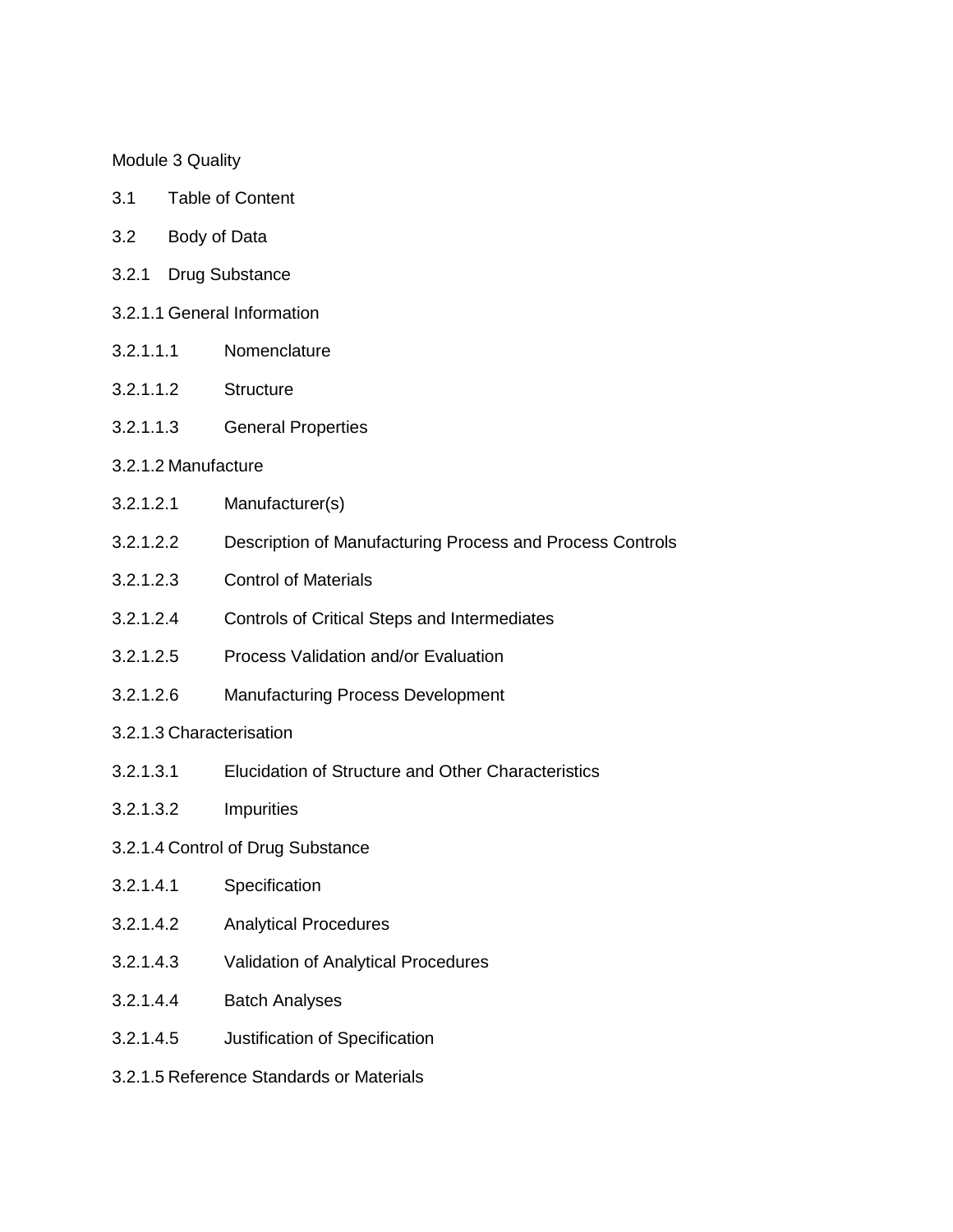# 3.2.1.6 Container Closure System

- 3.2.1.6.1 Transport-packaging
- 3.2.1.6.2 Storage-conditions
- 3.2.1.6.3 Transport-conditions
- 3.2.1.6.4 Traceability
- 3.2.1.7 Stability
- 3.2.S.7.1 Stability Summary and Conclusions
- 3.2.S.7.2 Post-approval Stability Protocol and Stability Commitment
- 3.2.S.7.3 Stability Data

# 3.2.2Drug Product

- 3.2.2.1 Description and Composition of the Drug Product
- 3.2.2.2 Pharmaceutical Development
- 3.2.2.2.1 Components of the Drug Product
- 3.2.2.2.1.1. Drug Substance
- 3.2.2.2.1.2. Excipients
- 3.2.2.2.2 Drug Product
- 3.2.2.2.2.1. Formulation Development

# 3.2.2.2.2.2 Overages

- 3.2.2.2.2.3 Physicochemical and Biological Properties
- 3.2.2.2.3 Manufacturing Process Development
- 3.2.2.2.4 Container Closure System
- 3.2.2.2.5 Microbiological Attributes
- 3.2.P.2.6 Compatibility
- 3.2.2.3 Manufacture
- 3.2.2.3.1 Manufacturer(s)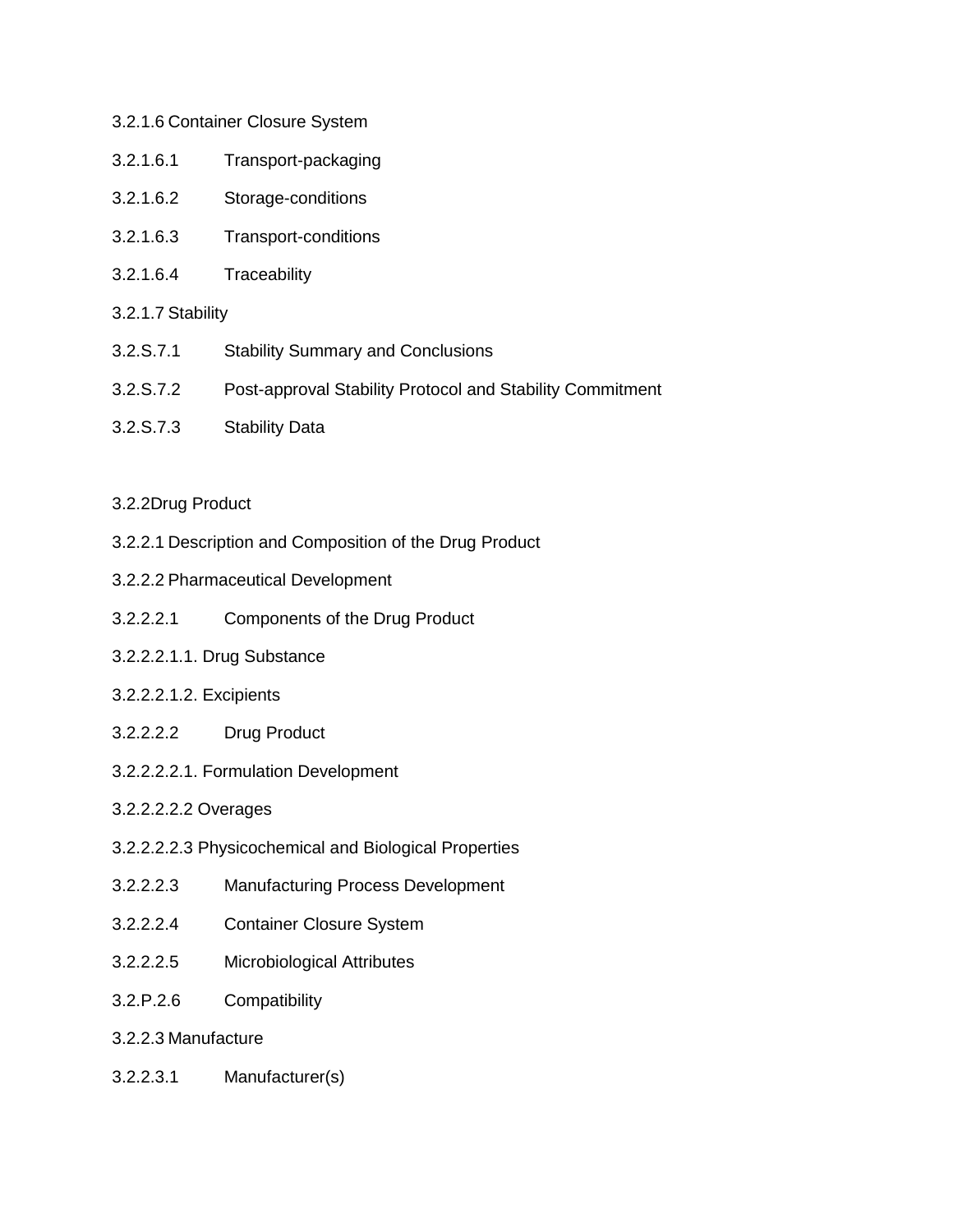- 3.2.2.3.2 Batch Formula
- 3.2.3.3.3 Description of Manufacturing Process and Process Controls
- 3.2.2.3.4 Controls of Critical Steps and Intermediates
- 3.2.2.3.5 Process Validation and/or Evaluation
- 3.2.2.4 Control of Excipients
- 3.2.2.4.1 Specifications
- 3.2.2.4.2 Analytical Procedures
- 3.2.2.4.3 Validation of Analytical Procedures
- 3.2.2.4.4 Justification of Specifications
- 3.2.2.4.5 Excipients of Human or Animal Origin
- 3.2.2.4.6 Novel Excipients
- 3.2.2.5 Control of Drug Product
- 3.2.2.5.1 Specification(s)
- 3.2.2.5.2 Analytical Procedures
- 3.2.2.5.3 Validation of Analytical Procedures
- 3.2.2.5.4 Batch Analyses
- 3.2.2.5.5 Characterisation of Impurities
- 3.2.2.5.6 Justification of Specifications
- 3.2.6.6 Reference Standards or Materials
- 3.2.6.7 Container Closure System
- 3.2.6.8 Stability
- 3.2.6.8.1 Stability Summary and Conclusion
- 3.2.6.8.2 Post-approval Stability Protocol and Stability Commitment
- 3.2.6.8.3 Stability Data
- 3.2.3 Appendices
- 3.3 Literature References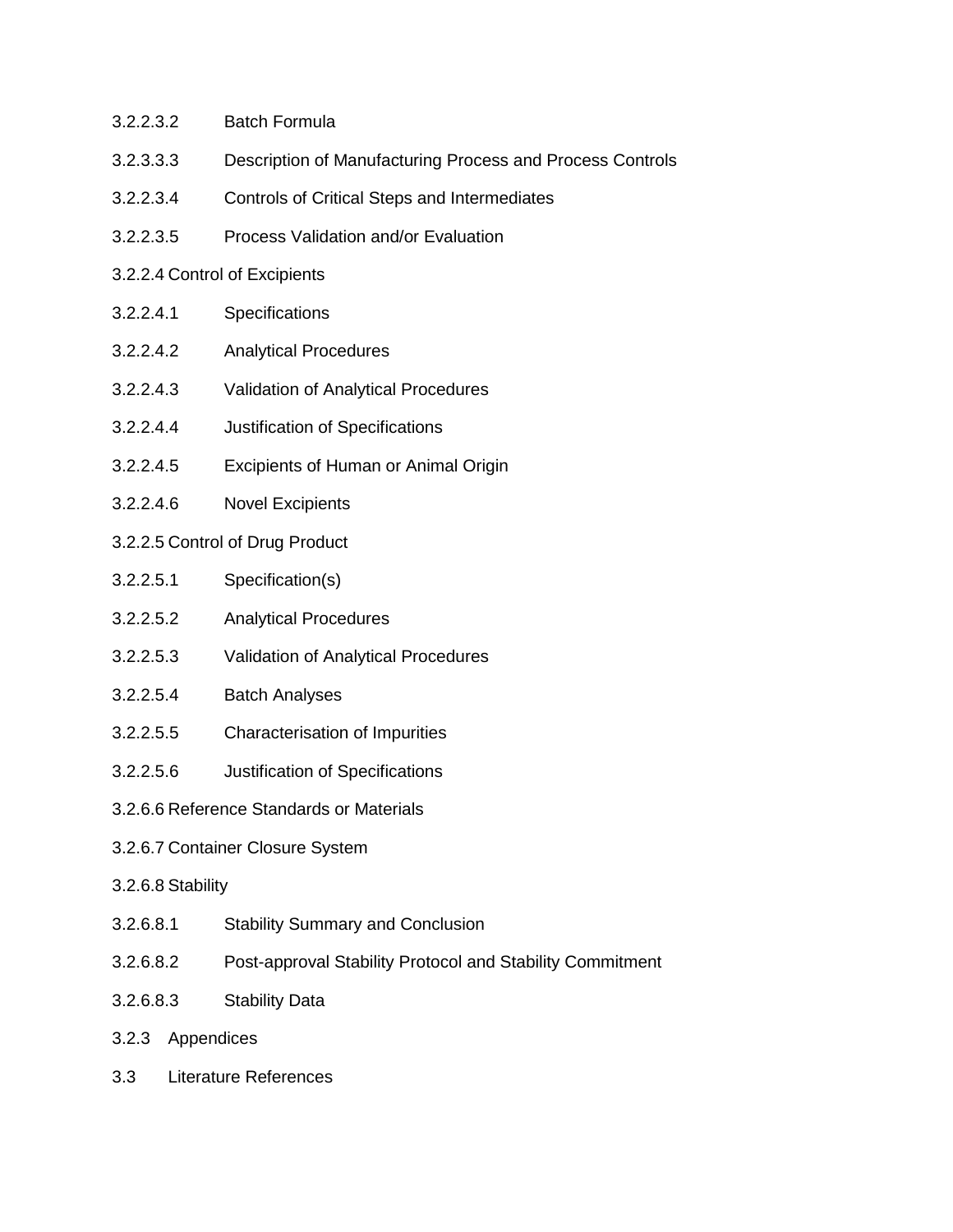Module 4 Nonclinical Study Reports

- 4.1 Table of Content
- 4.2 Study Reports
- 4.2.1 Pharmacology
- 4.2.1.1 Primary Pharmacodynamics
- 4.2.1.2 Secondary Pharmacodynamics
- 4.2.1.3 Safety Pharmacology
- 4.2.1.4 Pharmacodynamic Drug Interactions
- 4.2.2 Pharmacokinetics
- 4.2.2.1 Analytical Methods and Validation Reports
- 4.2.2.2 Absorption
- 4.2.2.3 Distribution
- 4.2.2.4 Metabolism
- 4.2.2.5 Excretion
- 4.2.2.6 Pharmacokinetic Drug Interactions (nonclinical)
- 4.2.2.7 Other Pharmacokinetic Studies
- 4.2.3 Toxicology

4.2.3.1 Single-Dose Toxicity (in order by species, by route)

4.2.3.2 Repeat-Dose Toxicity (in order by species, by route, by duration, including supportive toxicokinetics evaluations)

- 4.2.3.3 Genotoxicity
- 4.2.3.3.1 In vitro
- 4.2.3.3.2 In vivo (including supportive toxicokinetics evaluations)

4.2.3.4 Carcinogenicity (including supportive toxicokinetics evaluations)

4.2.3.4.1 Long-term studies (in order by species, including range-finding studies that cannot be appropriately included under repeat-dose toxicity or pharmacokinetics)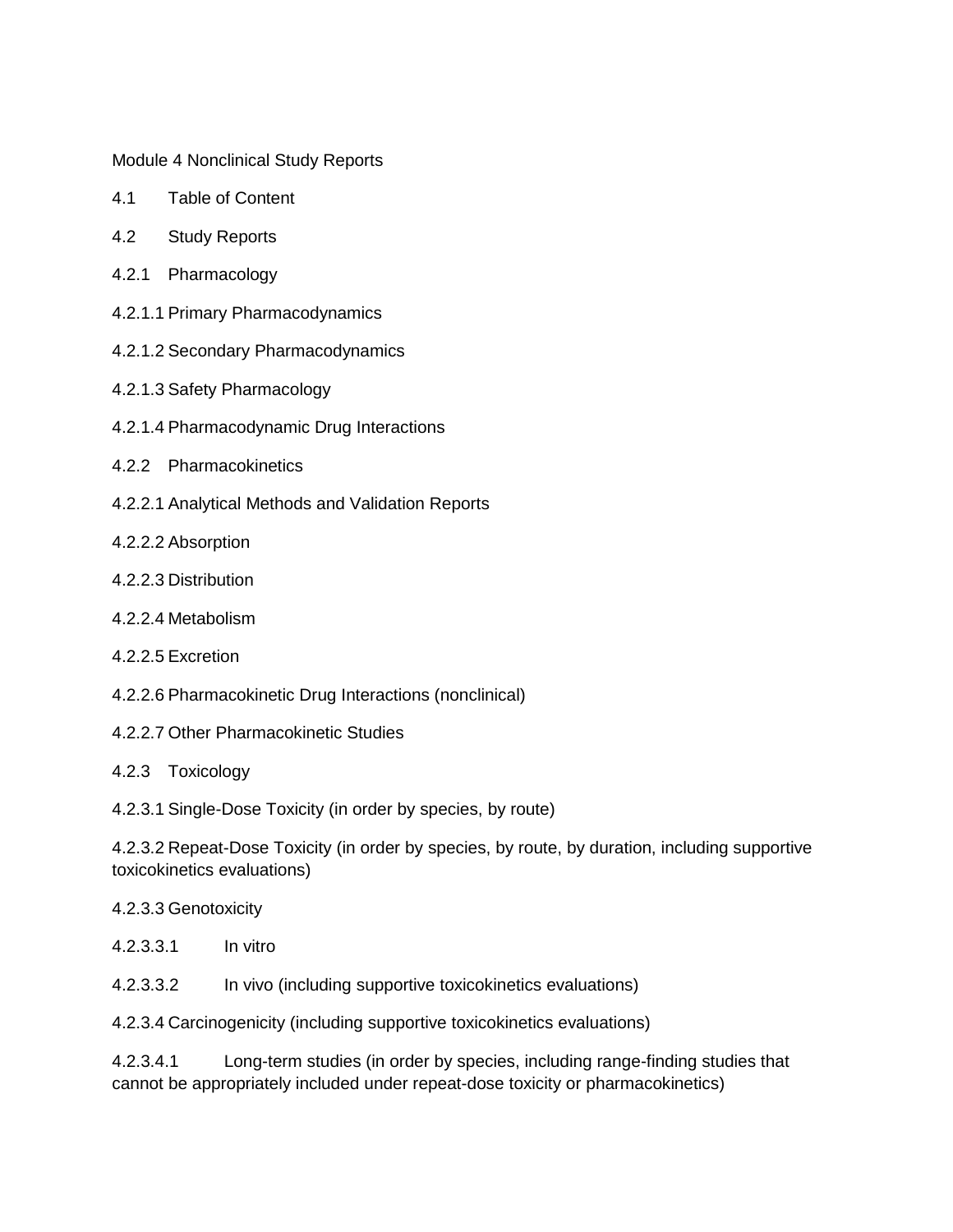4.2.3.4.2 Short- or medium-term studies (including range-finding studies that cannot be appropriately included under repeat-dose toxicity or pharmacokinetics)

- 4.2.3.4.3 Other studies
- 4.2.3.5 Reproductive and Developmental Toxicity
- 4.2.3.5.1 Fertility and early embryonic development
- 4.2.3.5.2 Embryo-foetal development
- 4.2.3.5.3 Prenatal and postnatal development, including maternal function
- 4.2.3.5.4 Studies in which the offspring (juvenile animals) are dosed and/or further evaluated
- 4.2.3.6 Local Tolerance
- 4.2.3.7 Other Toxicity Studies (if available)
- 4.2.3.7.1 Antigenicity
- 4.2.3.7.2 Immunotoxicity
- 4.2.3.7.3 Mechanistic studies (if not included elsewhere)
- 4.2.3.7.4 Dependence
- 4.2.3.7.5 Metabolites
- 4.2.3.7.6 Impurities
- 4.2.3.7.7 Other
- 4.3 Literature References
- Module 5 Clinical Study Report
- 5.1 Table of Contents
- 5.2 Tabular Listing of All Clinical Studies
- 5.3 Clinical Study Reports and Related Issues
- 5.3.1 Reports of Biopharmaceutic Studies
- 5.3.1.1 Bioavailability (BA) Study Reports
- 5.3.1.2 Comparative BA and Bioequivalence (BE) Study Reports